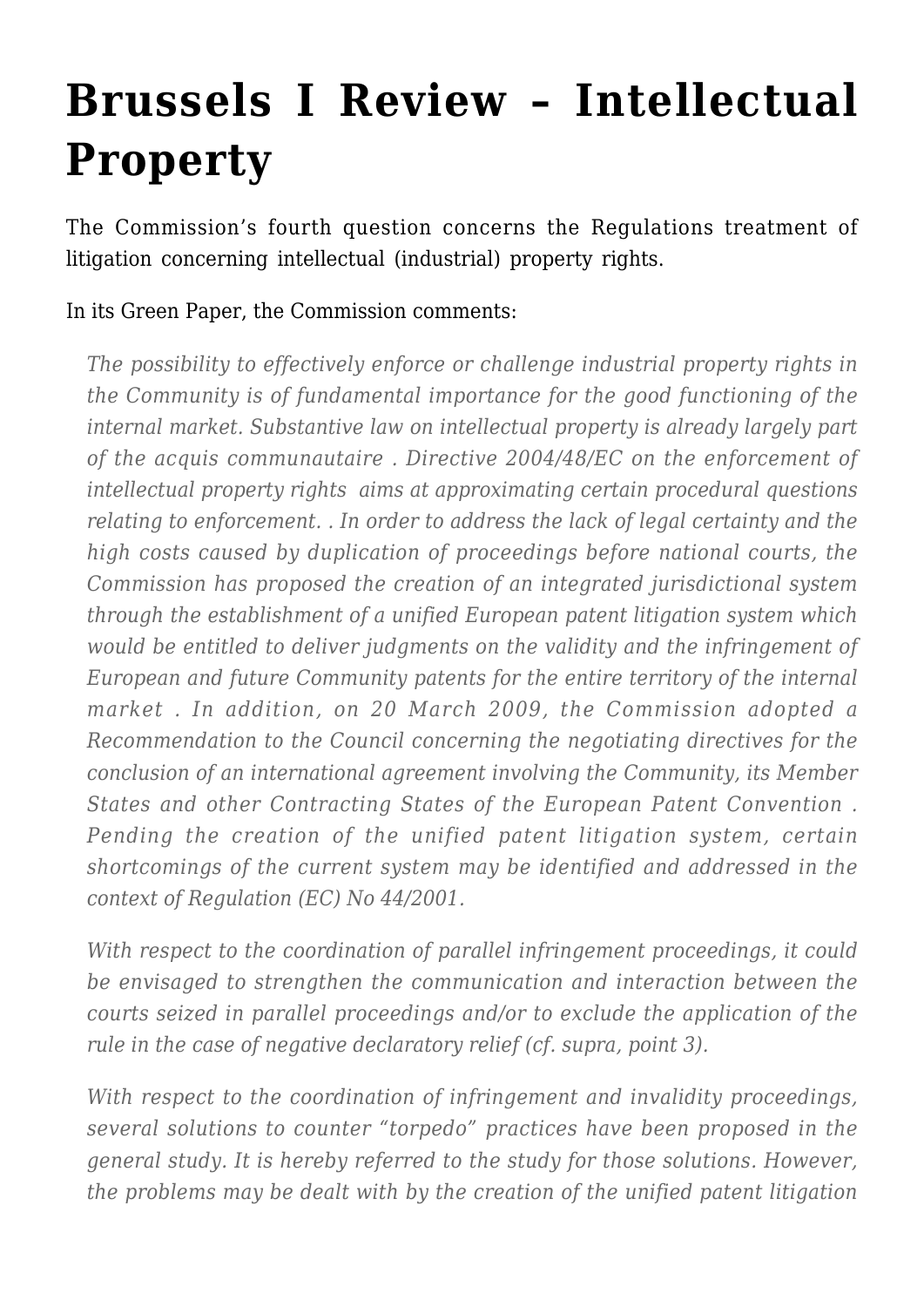*system, in which case modifications of the Regulation would not be necessary.*

*If it is considered opportune to provide for a consolidation of proceedings against several infringers of the European patent where the infringers belong to a group of companies acting in accordance with a coordinated policy, a solution might be to establish a specific rule allowing infringement proceedings concerning certain industrial property rights against several defendants to be brought before the courts of the Member State where the defendant coordinating the activities or otherwise having the closest connection with the infringement is domiciled. A drawback of such a rule might be, as the Court of Justice suggested, that the strong factual basis of the rule may lead to a multiplication of the potential heads of jurisdiction, thereby undermining the predictability of the jurisdiction rules of the Regulation and the principle of legal certainty. In addition, such a rule may lead to forum shopping. Alternatively, a re-formulation of the rule on plurality of defendants might be envisaged in order to enhance the role of the courts of the Member State where the primary responsible defendant is domiciled.*

*Question 4: What are the shortcomings in the current system of patent litigation you would consider to be the most important to be addressed in the context of Regulation 44/2001 and which of the above solutions do you consider appropriate in order to enhance the enforcement of industrial property rights for rightholders in enforcing and defending rights as well as the position of claimants who seek to challenge those rights in the context of the Regulation?*

This is a specialised area of litigation and it seems sensible to leave it to experienced and expert practitioners, commentators and judges to identify, and suggest solutions, to the jurisdictional conflicts that actually arise in the enforcement of IP rights in the Member States. Suffice it to say that the current framework, as applied by the ECJ in its decisions in the *GAT* and *Roche Nederlands* cases, appears unsuitable. As the English Court of Appeal noted in its 2008 judgment in *[Research in Motion UK Ltd v. Visto Corporation](http://www.bailii.org/ew/cases/EWCA/Civ/2008/153.html)* (paras. 5-14):

*The [Brussels I] Regulation is substantially the same as that which it replaced, the Brussels Convention of 1968. Unfortunately neither document fully considered the problems posed by intellectual property rights. This is because at present such rights are national rather than EU rights. They are not only*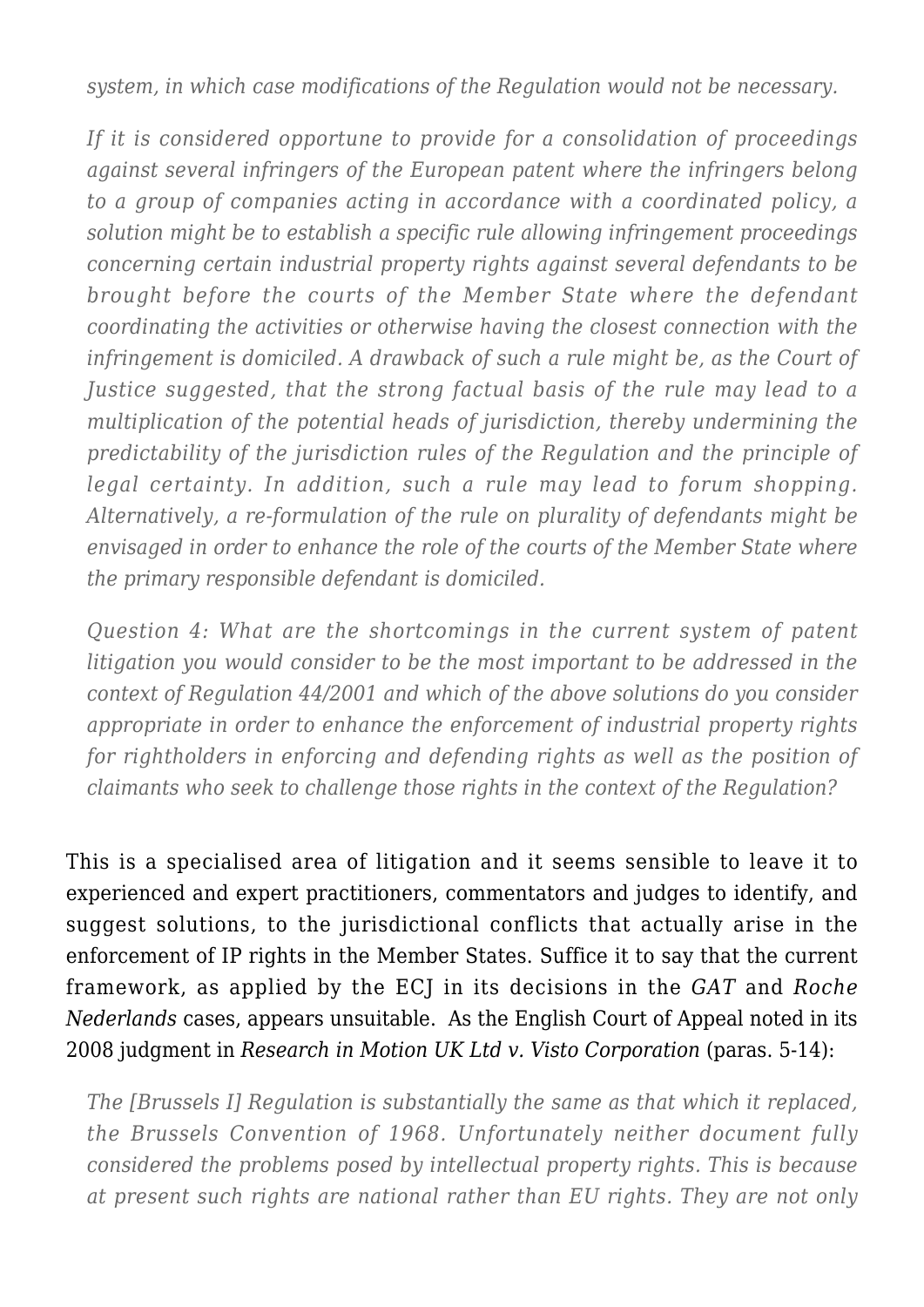*limited territorially, but exist in parallel. Neither the Convention nor the Regulation specifically considered how parallel claims are to be dealt with. They were constructed for the simpler and more ordinary case of a single claim (e.g. of a breach of contract or a single tort or delict) and provide a system for allocating where that single claim is to be litigated. Parallel rights cannot give rise to single claims: only a cluster of parallel, although similar, claims.*

*Intellectual property also adds three further complications. Firstly there is a range of potential defendants extending from the source of the allegedly infringing goods (manufacturer or importer) right down to the ultimate users. Each will generally infringe and the right holder can elect whom to sue. One crude way to achieve forum selection is to sue a consumer or dealer domiciled in the country of the IP holder's choice (jurisdiction conferred by Art. 2.1) and then to join in his supplier – the ultimate EU manufacturer or importer into the EU if the product comes from outside. Jurisdiction for this is conferred by Art. 6. Thus there is considerable scope for forum shopping – the very thing the scheme of the Regulation is basically intended to avoid.*

*The second complication is that caused by a claim for a declaration of noninfringement. This remedy is necessary – a practical and sensible way for a potential defendant who wishes to ensure (normally before significant investment) that he is in the clear, is to seek a declaration that his proposed (or actual) activity does not fall within the scope of someone's rights. It is a way of making a potential patentee "put up or shut up".*

*The third complication is that the ultimate court for deciding the validity of a registered national right (most importantly a patent), is only the national court of the country of registration. Those responsible for the Convention/Regulation did consider registered intellectual property rights, providing, in what is now Art. 22:*

*The following courts shall have exclusive jurisdiction, regardless of domicile:*

*4. in proceedings concerned with the registration or validity of patents, trade marks, designs, or other similar rights required to be deposited or registered, the courts of the Member State in which the deposit or registration has been applied for, has taken place or is under the terms of a Community instrument or an international convention deemed to have taken place.*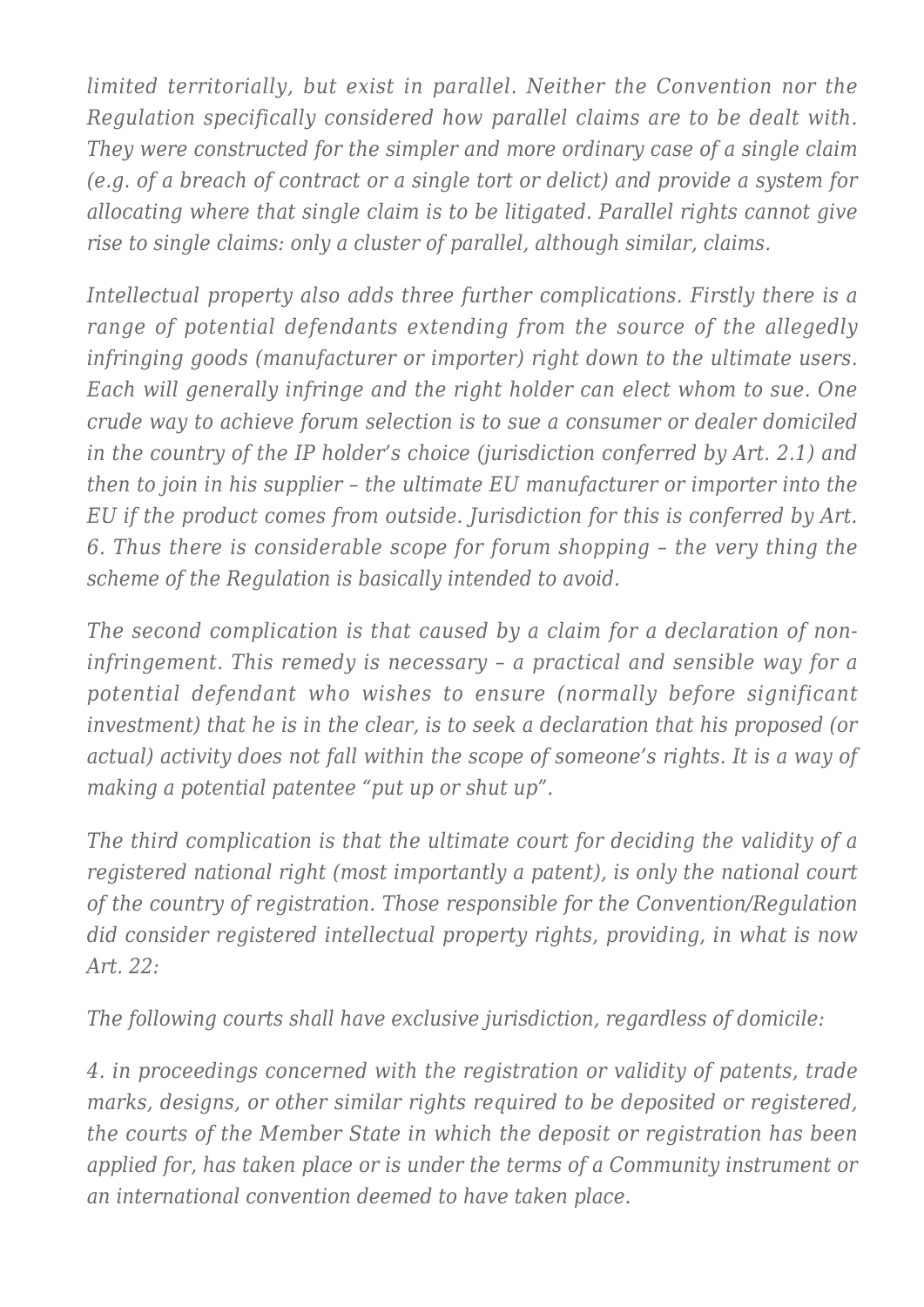*Without prejudice to the jurisdiction of the European Patent Office under the Convention on the Grant of European Patents, signed at Munich on 5 October 1973, the courts of each Member State shall have exclusive jurisdiction, regardless of domicile, in proceedings concerned with the registration or validity of any European patent granted for that State*

*This provision is an incomplete way of dealing with IP: it does not cater for most of the common situations. Liability for patent infringement (we will confine our example to patents) depends on two things: the scope of the protection claimed and the validity of the patent: you can't infringe an invalid patent. The nature of a defence involves a spectrum of possibilities. At one end the defendant may simply say "What I do is outside the scope of the patent". If that is all, then the dispute is simply about the scope of the patent and what the defendant does. At the other he may say: "yes, I accept that what I do is within the scope of the patent. But the patent is invalid." Then the dispute is only about validity. Or the position may be a mixture of both. The defendant may run two defences, denying that what he does is within the scope of the patent and also contending that the patent is invalid. A particular (and often important) version of this intermediate position is where the defendant says "if the scope is wide enough to cover what I do, then the patent is invalid." …*

*Where a potential defendant takes this last kind of position he may well go on the offensive in two, combined ways. He will seek both revocation of the patent and a declaration of non-infringement.*

*Art.22 confers exclusive jurisdiction on a national court where validity is challenged. Difficult questions arose about this and were referred to the ECJ; see the ruling in Roche v Primus case, C-539/03 [2007] FSR 5. They still do, despite that decision, see the ruling of the Hoge Raad (Dutch Supreme Court) on 30th November 2007 in Roche v Primus following the ruling of the ECJ.*

*There is also a potential fourth complication for IP rights, particularly patents, arising or possibly arising from the Convention, now Regulation. It is known as the "Italian torpedo" – a graphic name invented (we think) by the well-known distinguished scholar Prof. Mario Franzosi ("Worldwide Patent Litigation and the Italian Torpedo" [1997] 7 EIPR 382).*

*It works in this way: suppose a potential defendant is worried about being sued*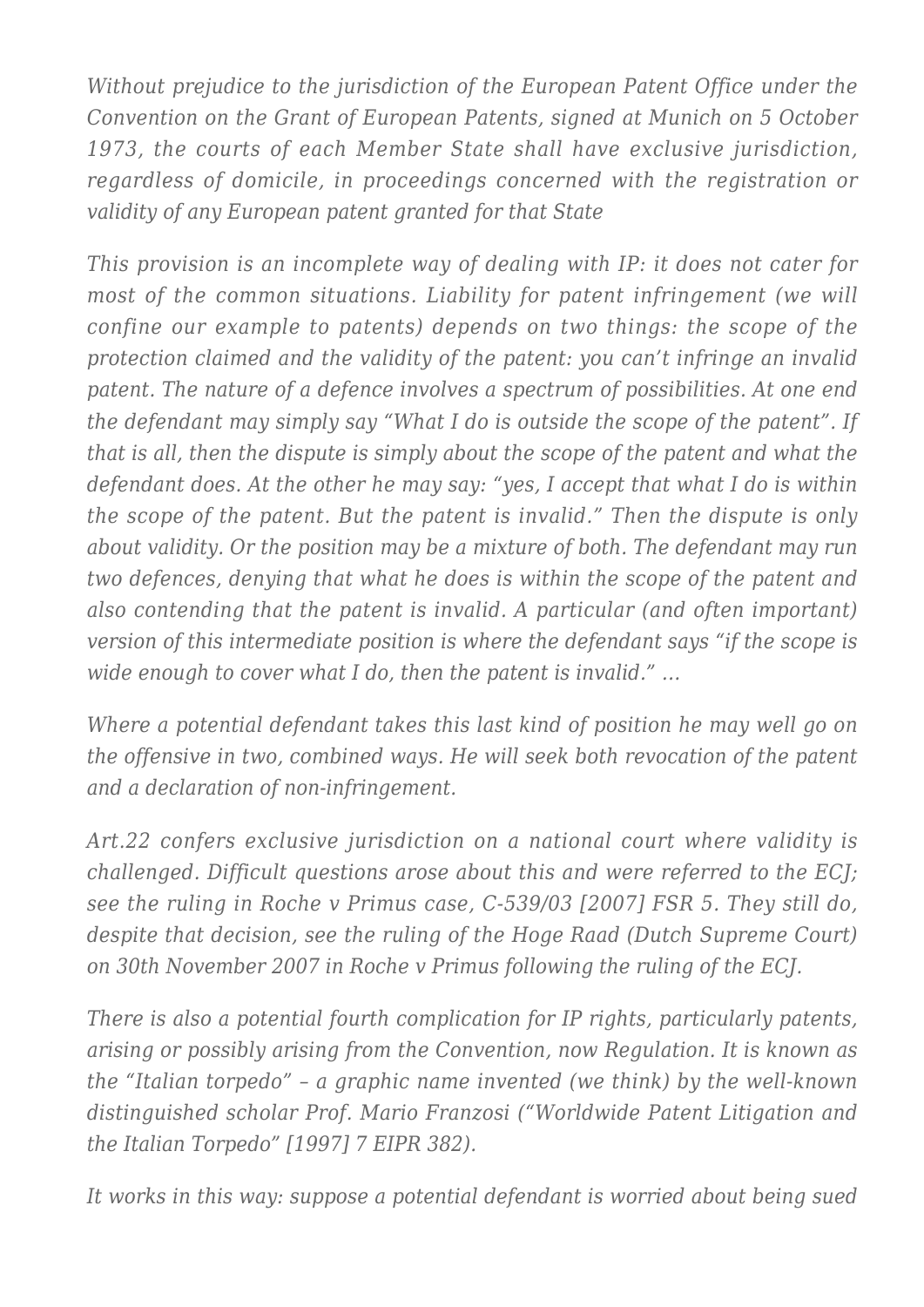*for infringement. To prevent any immediate effective action against him he starts an action against the patent holder for a declaration of non-infringement in a country whose legal system runs very slowly. (When Prof. Franzosi wrote his article, Italy was notoriously slow, though it is our understanding that things have improved since then and are continuing to improve.) The putative defendant claims such a declaration not only in relation to the Italian patent, but also in relation to all the corresponding patents in other European countries. If sued in any of these countries he raises Art 27 of the Regulation saying: the issue of infringement and that of non-infringement are the same cause of action expressed differently. The courts of the slow member state are first seised of the action. So the courts of all other member states must, pursuant to Reg. 27, stay its proceedings.*

*The effectiveness of the Italian torpedo (and Belgian, for the courts of that country were once also slow) has been blunted by a number of decisions, particularly the Roche Primus case at European level, the decision of the Italian Supreme Court in Macchine Automasche v Windmoller & Holscher, 6th November 2003 and some decisions of the Belgian courts, particularly Roche v Wellcome 20 February 2001. But the torpedo is not completely spent. It still has some possibilities (or is thought to have some) in it, as this case shows. …*

## The Court added (paras. 15-16)

*Much ingenuity is expended on all this elaborate game playing. Despite the temptation to do otherwise, it is not easy to criticise the parties or their lawyers for this. They have to take the current system as it is and are entitled (and can only be expected) to jockey for what they conceive to be the best position from their or their client's point of view. Of course parties could, if they agreed, decide to abide by the result in a single jurisdiction (or perhaps take best out of three). Or they could arbitrate instead of plunging their dispute into the chaotic system which Europe offers them for patent disputes. But why should a party do any of these things if it thinks it has a better prospect commercially from the chaos? In some industries for instance, a patentee with a weak patent would actually prefer to be able to litigate in a number of parallel countries in the hope that he wins in one. Winning in one member state may indeed be enough as a practical matter for the whole of Europe – some companies market products only Europe-wide. A hole, say in Germany, of a Europe-wide business*